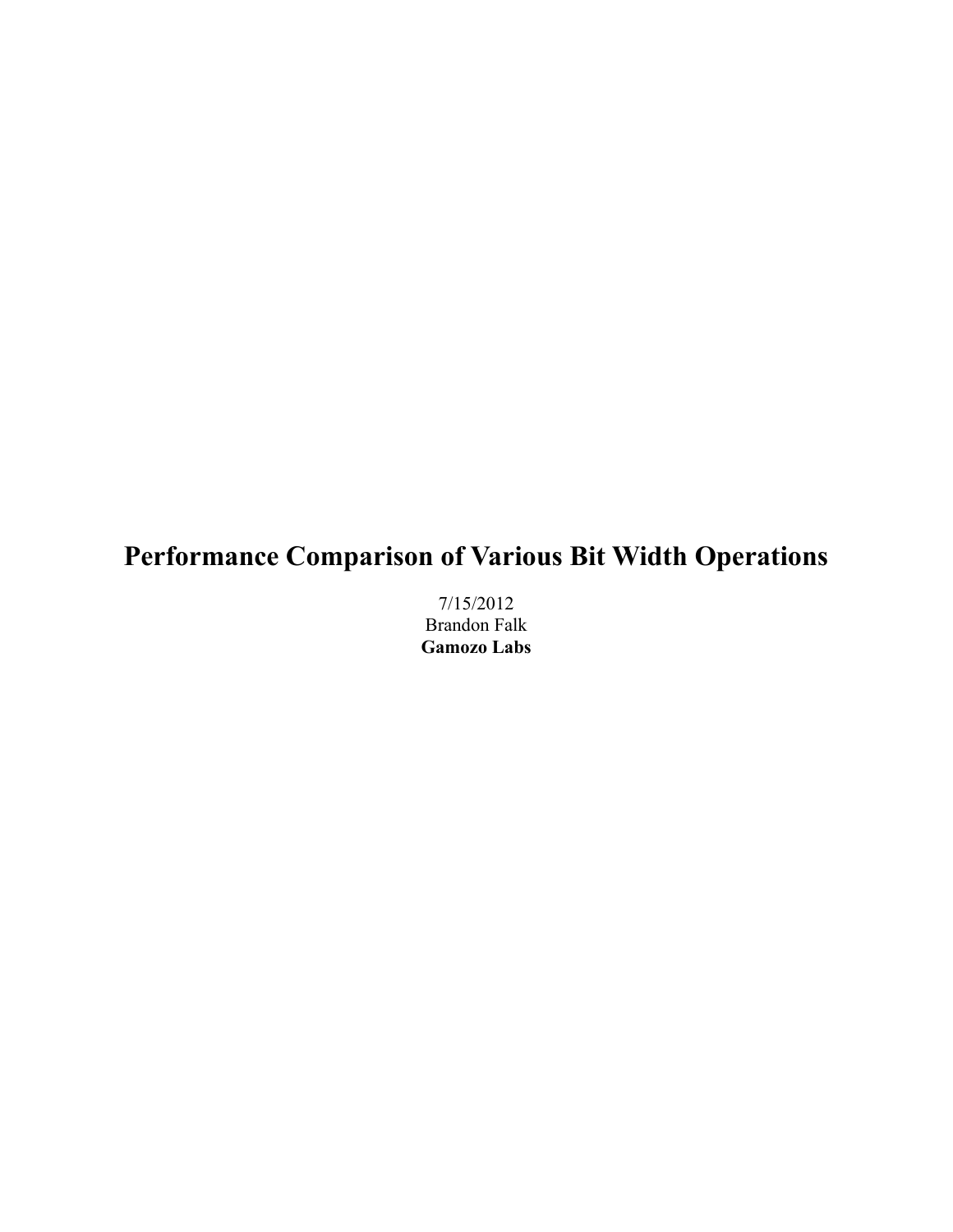#### **Summary**

This document contains the performance analysis of numerous operations at various bit widths on an x86-64 system. The goal is to determine which bit widths should be used for optimum performance in certain scenarios.

### **Code**

Throughout this document will be numerous performance tests on operations. The code used in these studies is as follows:

```
[bits 64]
section .code
global mainCRTStartup
mainCRTStartup:
    mov ecx, 100000
.lewp:
%rep 10000
     <operation>
%endrep
     dec ecx
     jnz .lewp
      ret
```
The operation is placed where  $\leq_{\text{operation}}$  is in the code. For those unfamiliar with NASM syntax, the %rep duplicates the contents between the %rep and %endrep for the number of times specified. Thus, <operation> is repeated 10,000 times, and then looped 100,000 times for a total of 1,000,000,000 operations.

#### **Benchmarking**

All of the benchmarking is done by my tool `putime` (svn co [http://gamozolabs.com/putime\)](http://gamozolabs.com/putime). The statistic used to get the data in this document is the process run time. Each test is run 32 times to form the plot. Registers used are al, ah, ax, eax, and rax. All operations are done on an i7-970 CPU.

#### **Coverage**

| xor | req, req |     | shl       | reg, 1        |                |
|-----|----------|-----|-----------|---------------|----------------|
| xor | req, imm |     | ror       | req,          | $\overline{1}$ |
| mov | req,     | req | test req, |               | req            |
| mov | req, imm |     |           | test req, imm |                |
| add | req, req |     | not       | req           |                |
| add | req, imm |     | neg       | req           |                |
| and | req,     | rea | cmp       | req,          | req            |
| and | req, imm |     | cmp       | req,          | imm            |
| inc | req      |     | mul       | rea           |                |
| dec | rea      |     |           |               |                |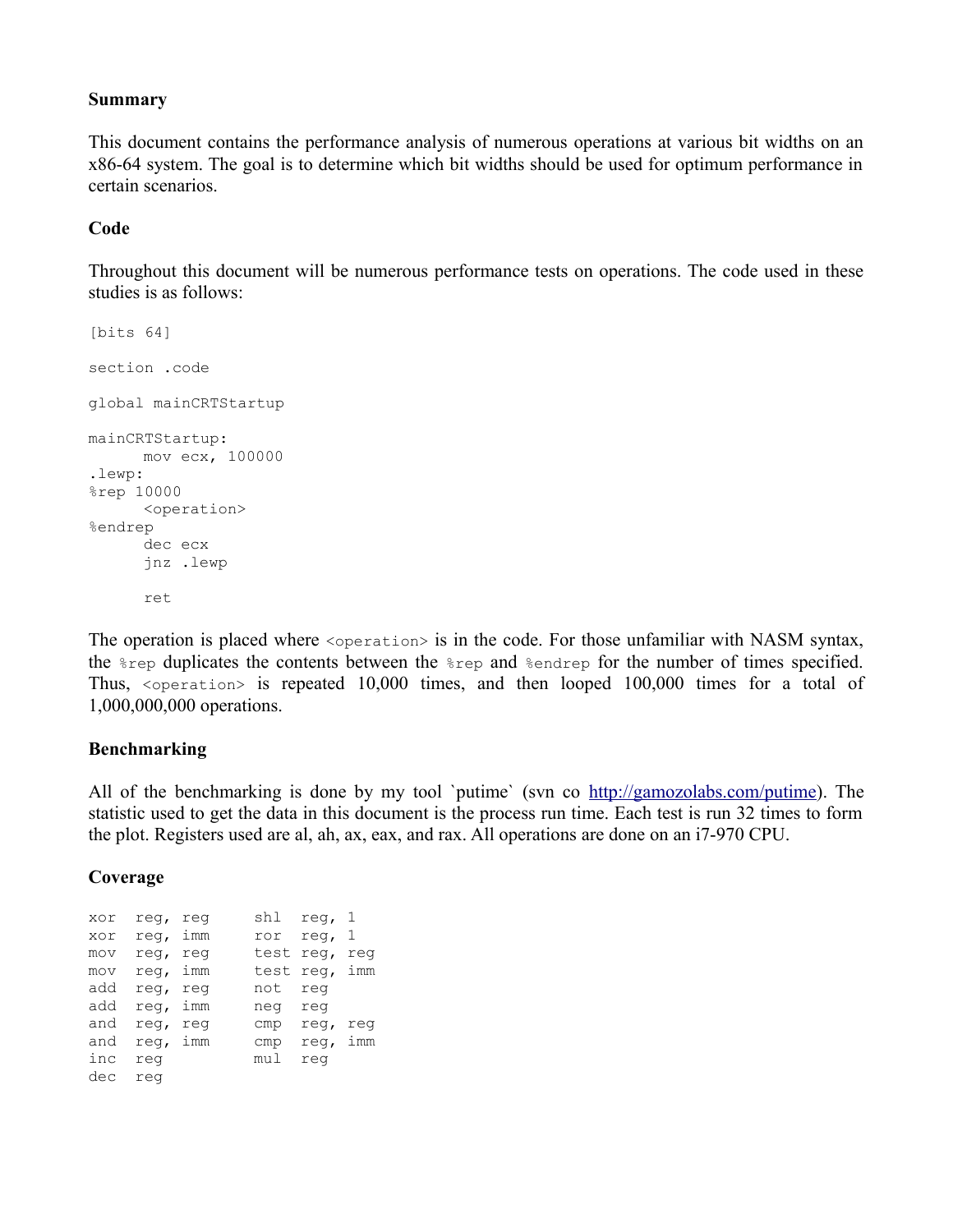



xor reg, imm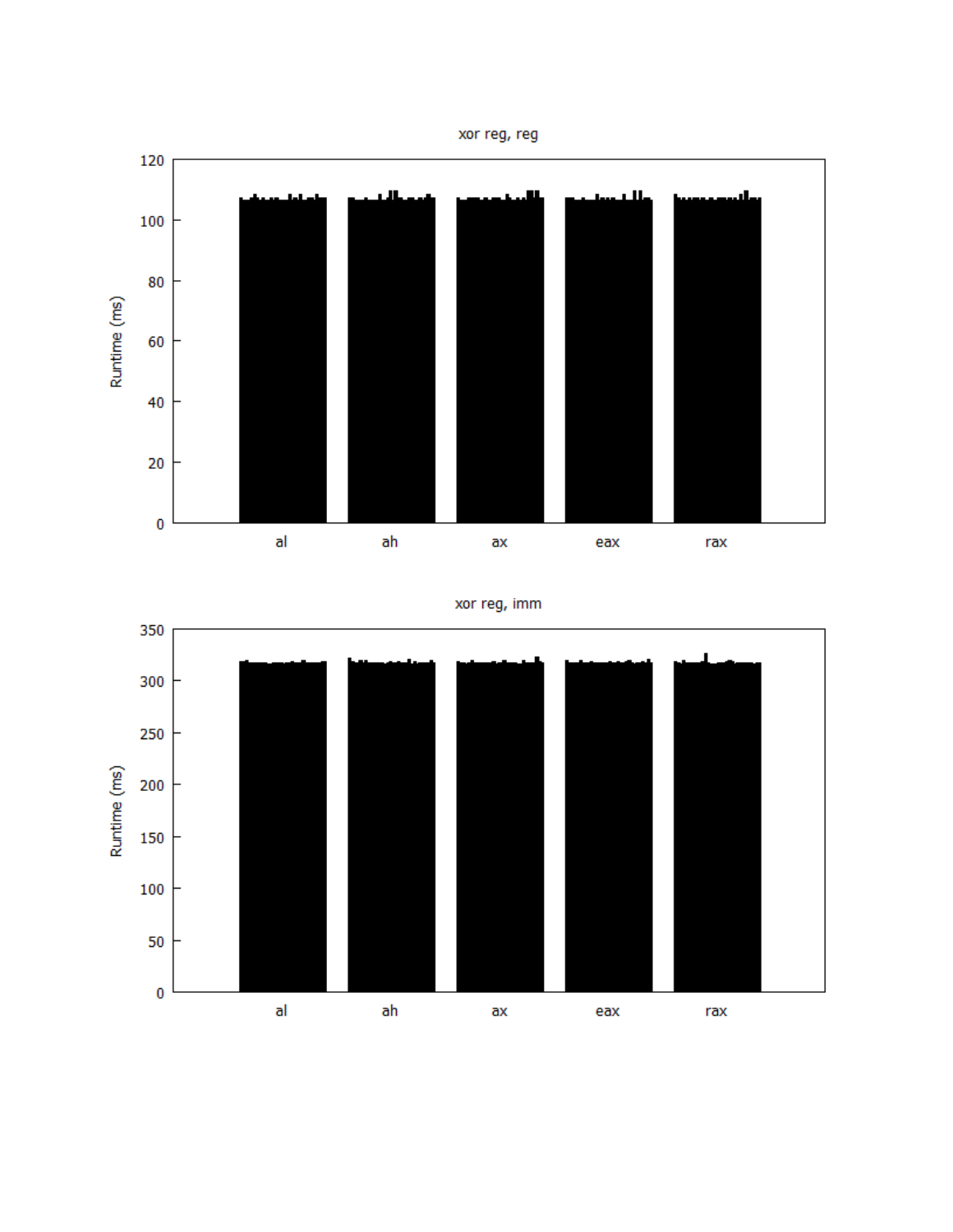



mov reg, imm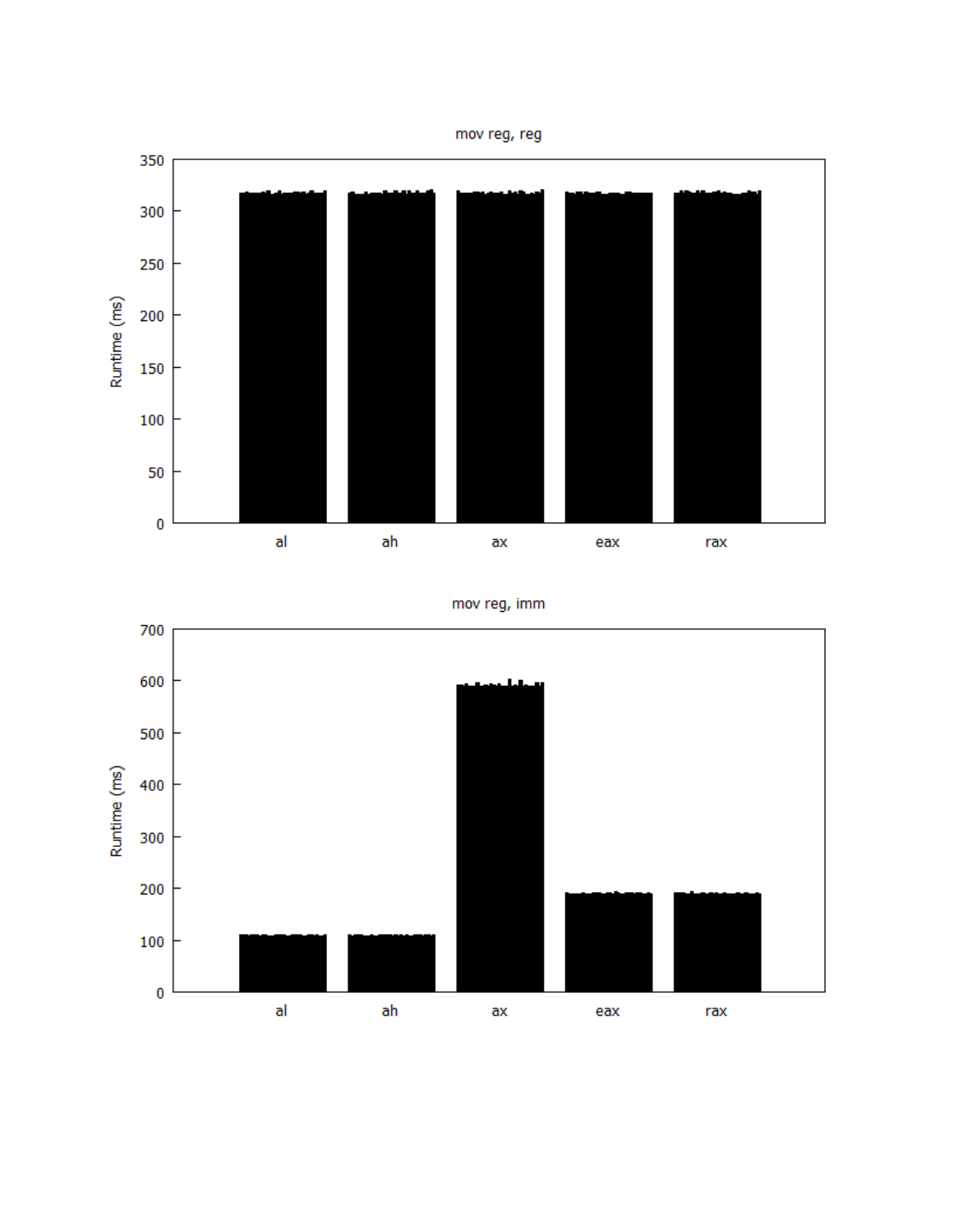



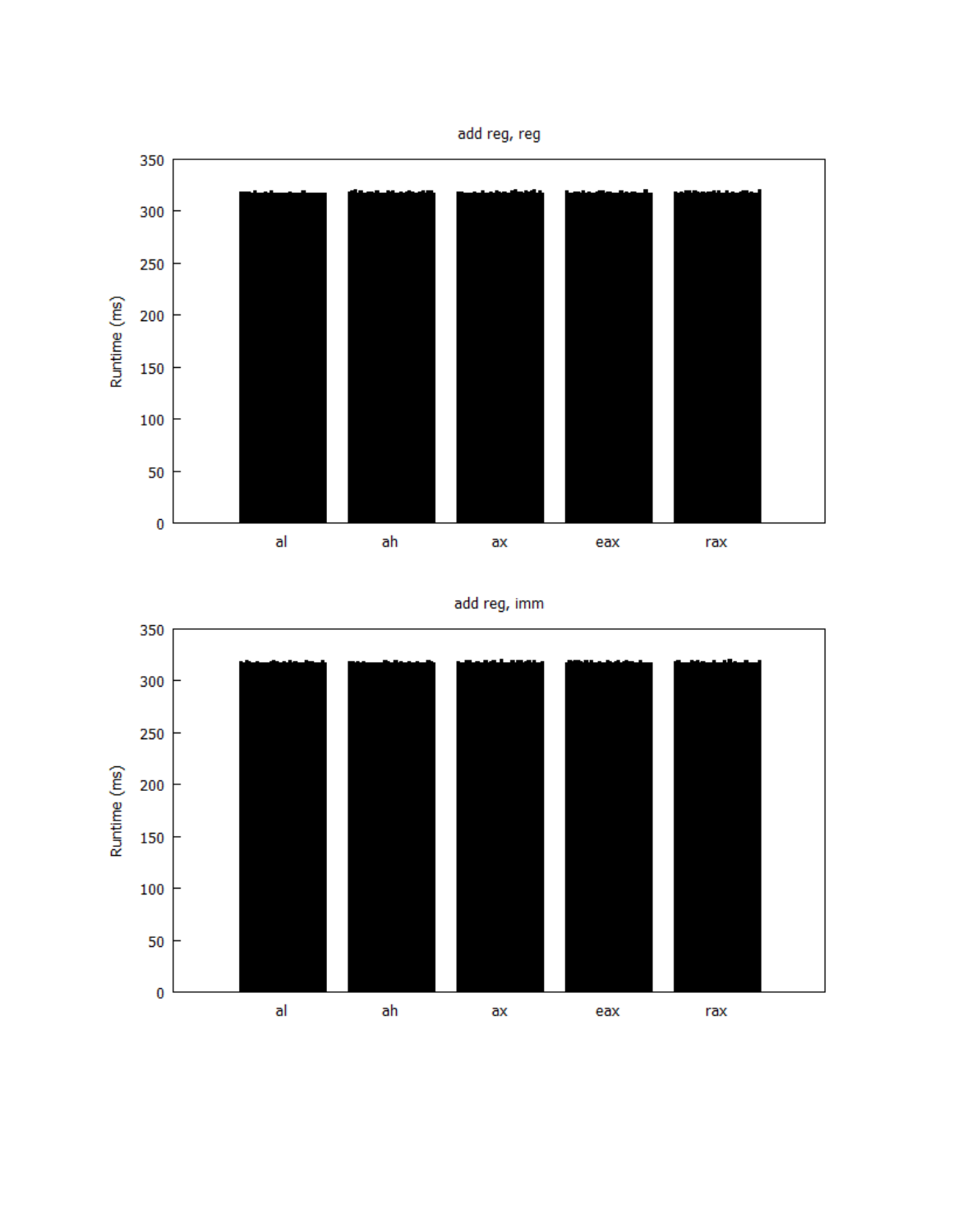



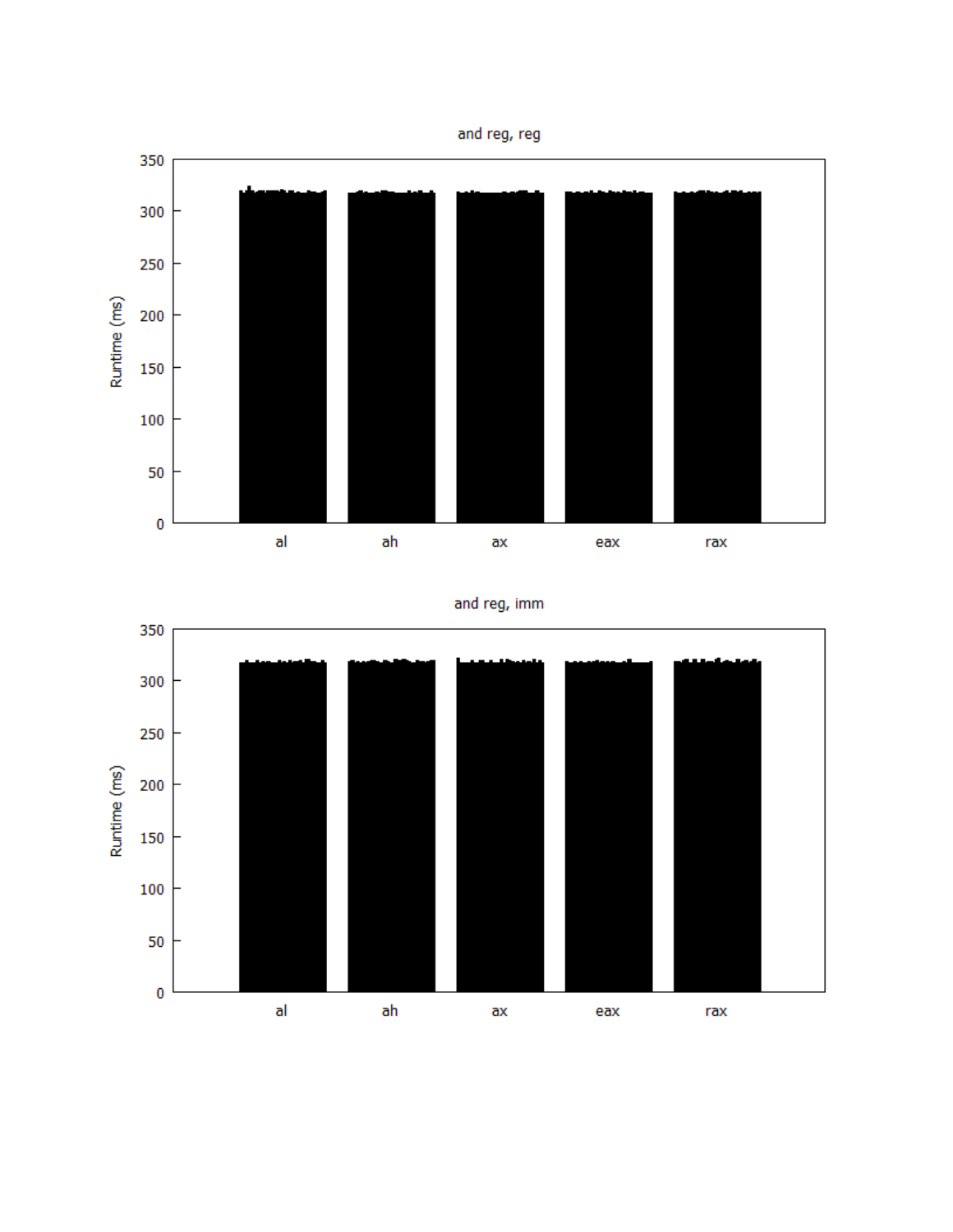

dec reg

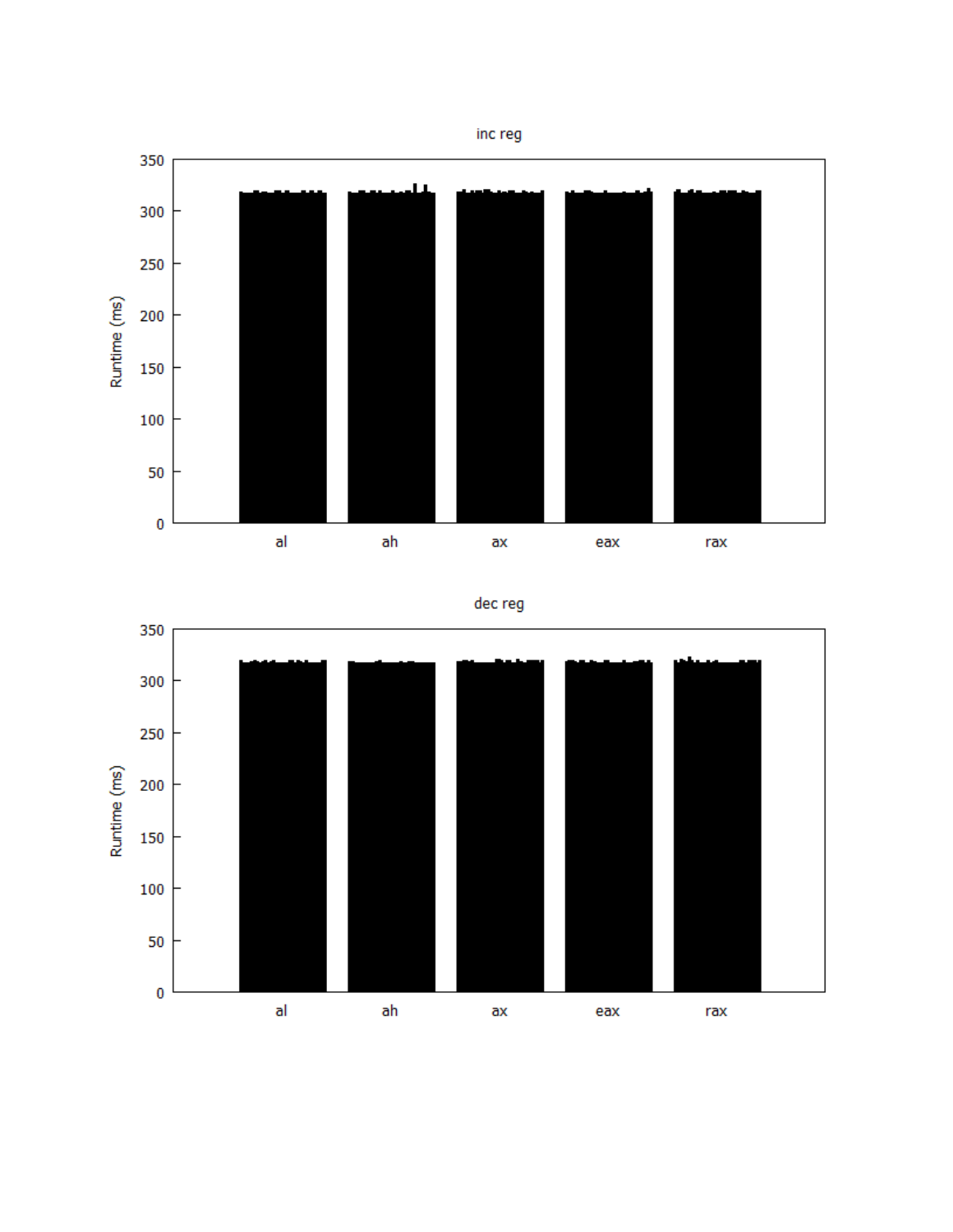

## ror reg, 1

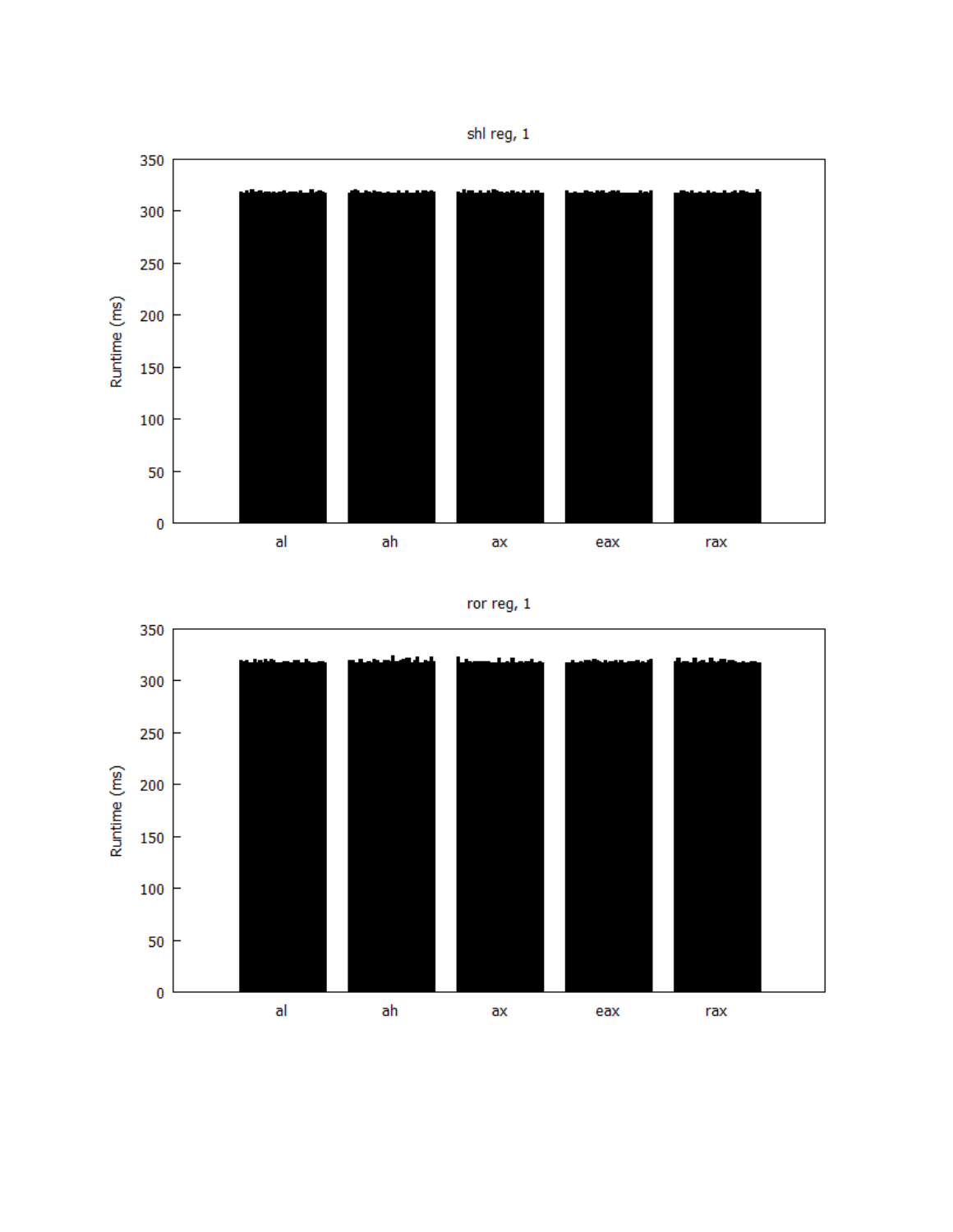



test reg, imm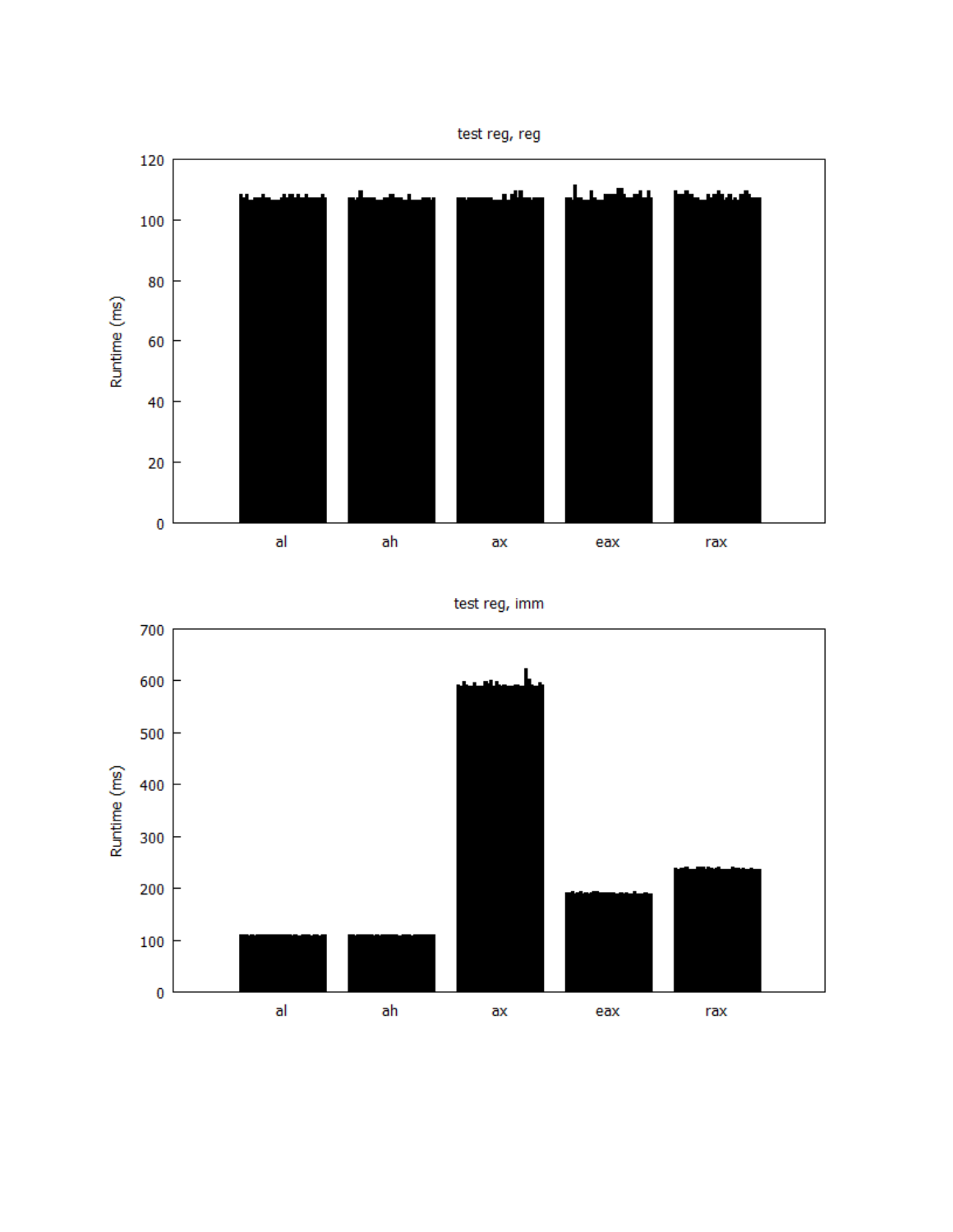

neg reg

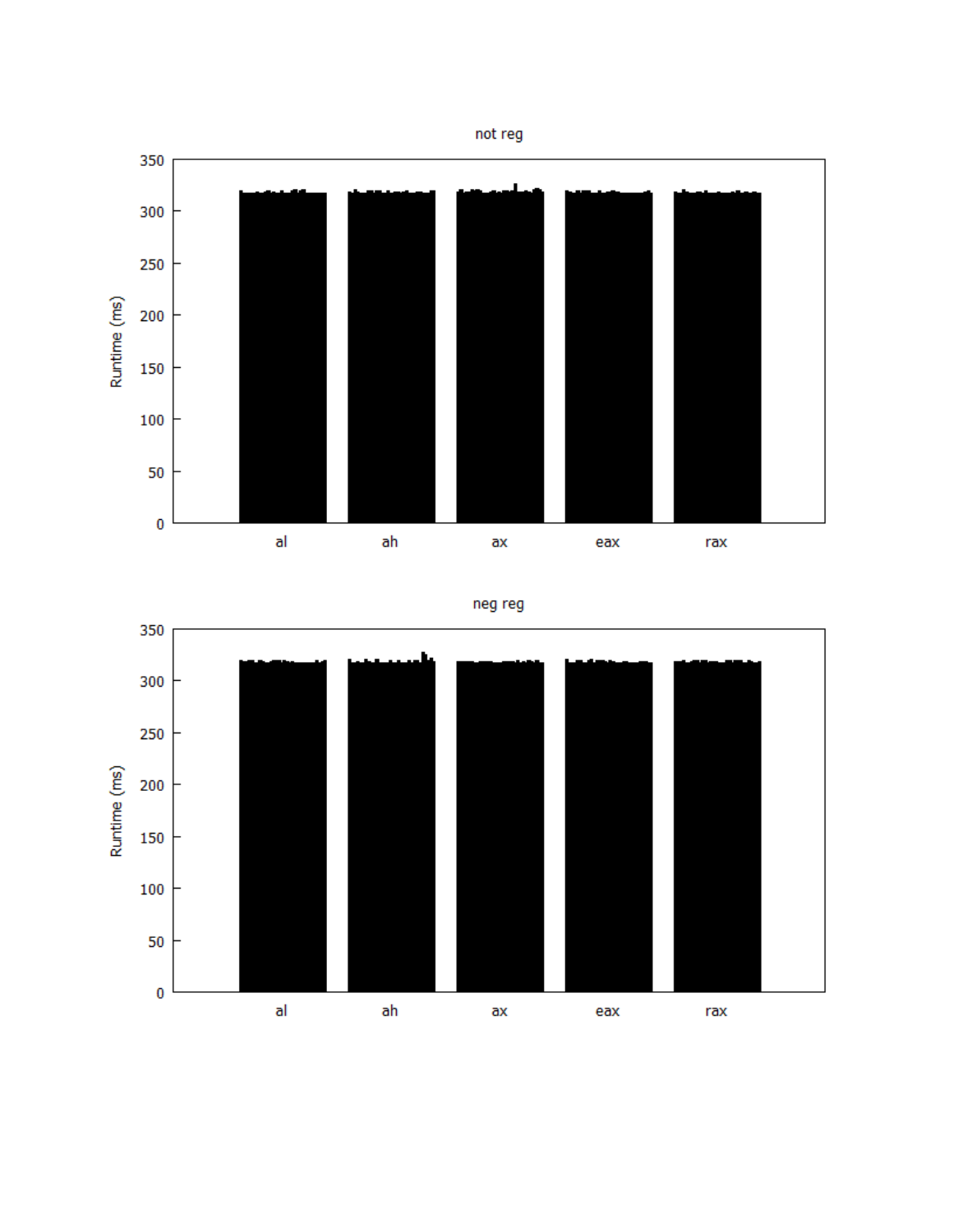



cmp reg, imm